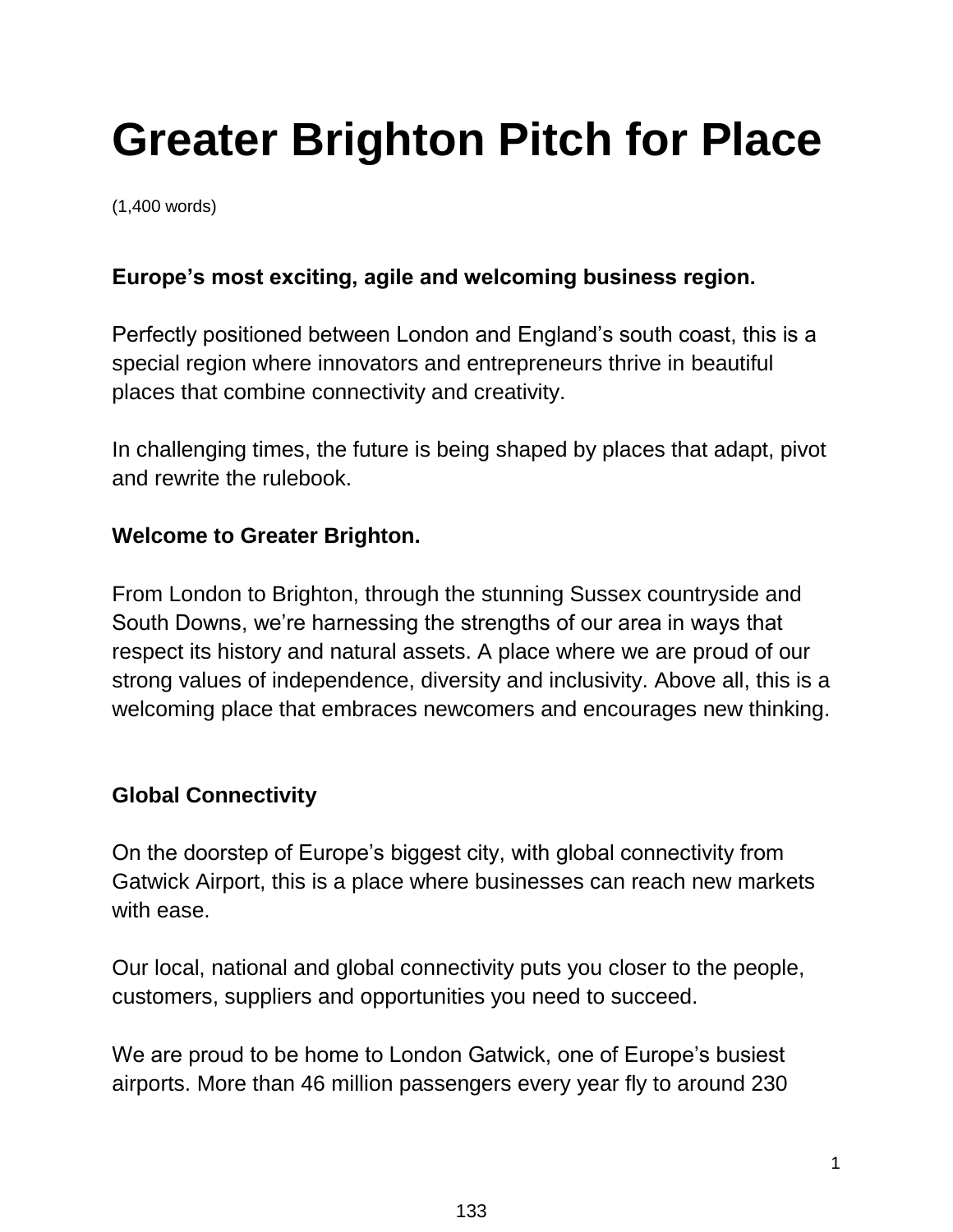destinations in over 70 countries, including more than 60 long-haul network routes. Gatwick serves more destinations than any other UK airport, so for globally ambitious businesses, our connectivity to Europe, Asia, America and Africa is truly unbeatable.

Fast and frequent trains connect London Victoria, London Bridge and St Pancras with our key locations, taking as little as 30 minutes. This brings you closer to the UK's largest workforce catchment and one of the world's leading business hubs, and just one change from direct trains to our close European neighbours in Paris, Brussels, Amsterdam and Cologne too.

Our road network is being constantly upgraded and improved. Being just a few miles from the M25, London's orbital motorway, we've got easy access to the capital and the rest of the national road network.

15 million people live within an hour of Greater Brighton which is great for recruiting staff and for reaching more customers.

As you would expect with miles of stunning coastline and beaches, our sea access to the rest of Europe and beyond is another key benefit. Our ports at Shoreham and Newhaven provide opportunities for businesses shipping goods in and out of the UK and cross-channel passenger services to France.

The post-Covid 19 world demands digital as well as physical connectivity. As a leading tech location, we are agile, we adapt and we're early adopters. We are leading the testing and roll-out of 5G testbeds in both urban and rural areas, creating robust and resilient networks. Whether you are Zooming from home, Skyping on the go or hosting virtual Teams meetings, this is a place built for flexible working.

# **Creative Talent**

This is a place where smart people want to live, choose to study and stay to work.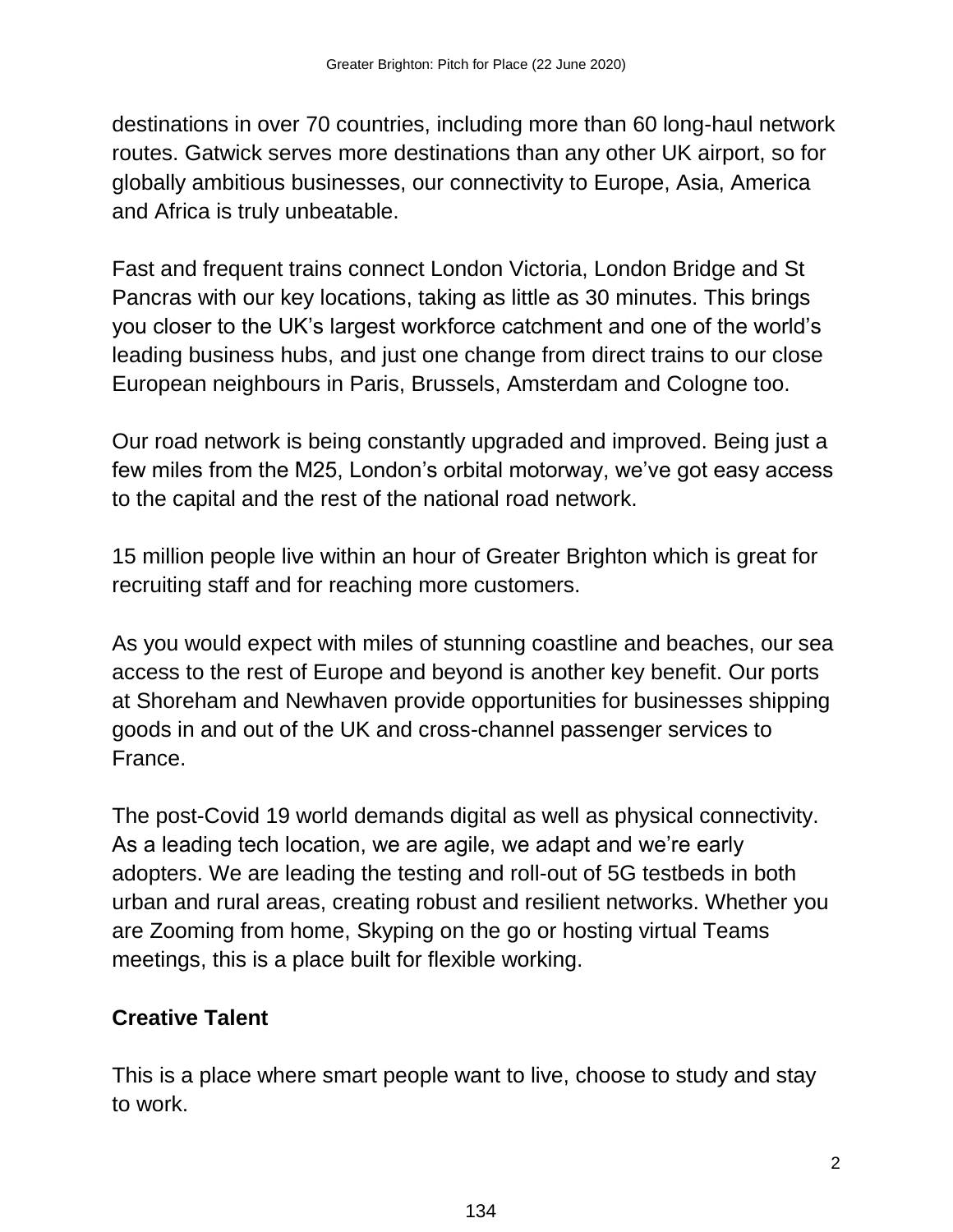Our dynamic and talented people have a well-deserved reputation for pushing the boundaries of what is possible and applying independent thinking to create innovative solutions.

It shouldn't surprise you that we're a hotbed of research and entrepreneurship. We have one of the highest proportions of creative businesses and the most startups per capita in the country.

World-class research and teaching at the University of Sussex and the University of Brighton attracts around 40,000 students from around the world. International strengths in advanced engineering, science, technology and digital industries create opportunities for businesses to collaborate and innovate.

Our excellent schools and colleges, such as Greater Brighton Metropolitan College with its five campuses in Brighton, Shoreham and Worthing, ensure that the roots of our talent pipeline run deep into our communities.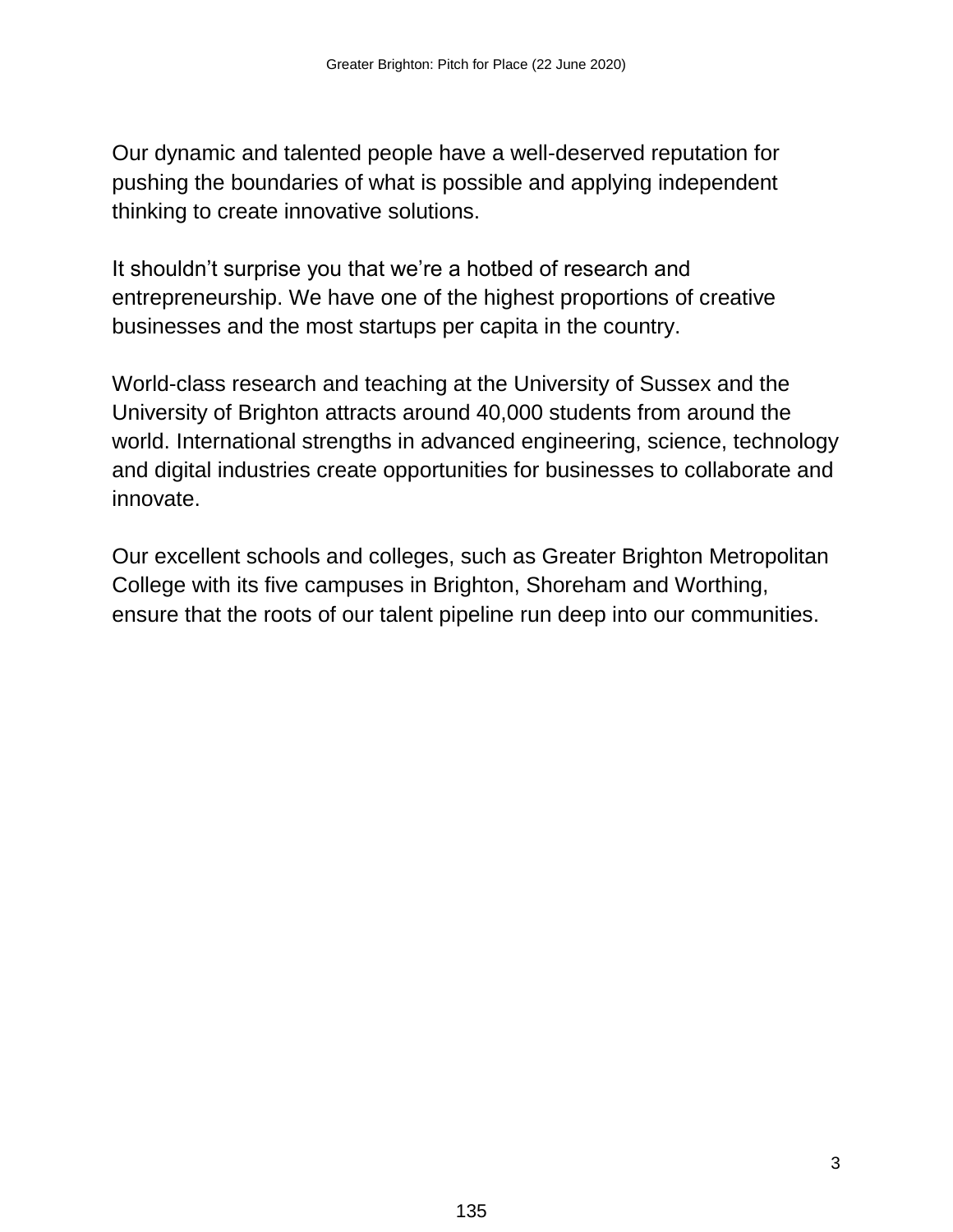## **Proven Business Region**

This is a tried and tested, successful and trusted place to build your business. Across our region, entrepreneurs are turning startups into more than a thousand scaleups.

We've got local businesses that have been here for more than a century, who are expanding and investing in new facilities here.

And these local champions are being joined by companies from every corner of the world that have chosen to make Greater Brighton their home.

Our international employers include the likes of Roche Diagnostics, Allergy Therapeutics, Boeing, Thales, L3, Raytheon, American Express, Doosan, Thales and Tokyo Electron.

From designing high-performance electric engines to finding a vaccine for coronavirus, our companies are making a difference and creating a better world.

# **Highest Quality of Life**

Businesses locate here because of our strategic location and access to talent. People choose to live and work here thanks to the very highest qualities of life that make this such a unique place.

From the edge of Europe's most popular big city, through the market towns and traditional villages in the stunning Sussex countryside and South Downs National Park, to our famous beaches and coastline around Brighton.

This is a place that people want to visit, where they aspire to work and which gives them the freedom to love their best lives.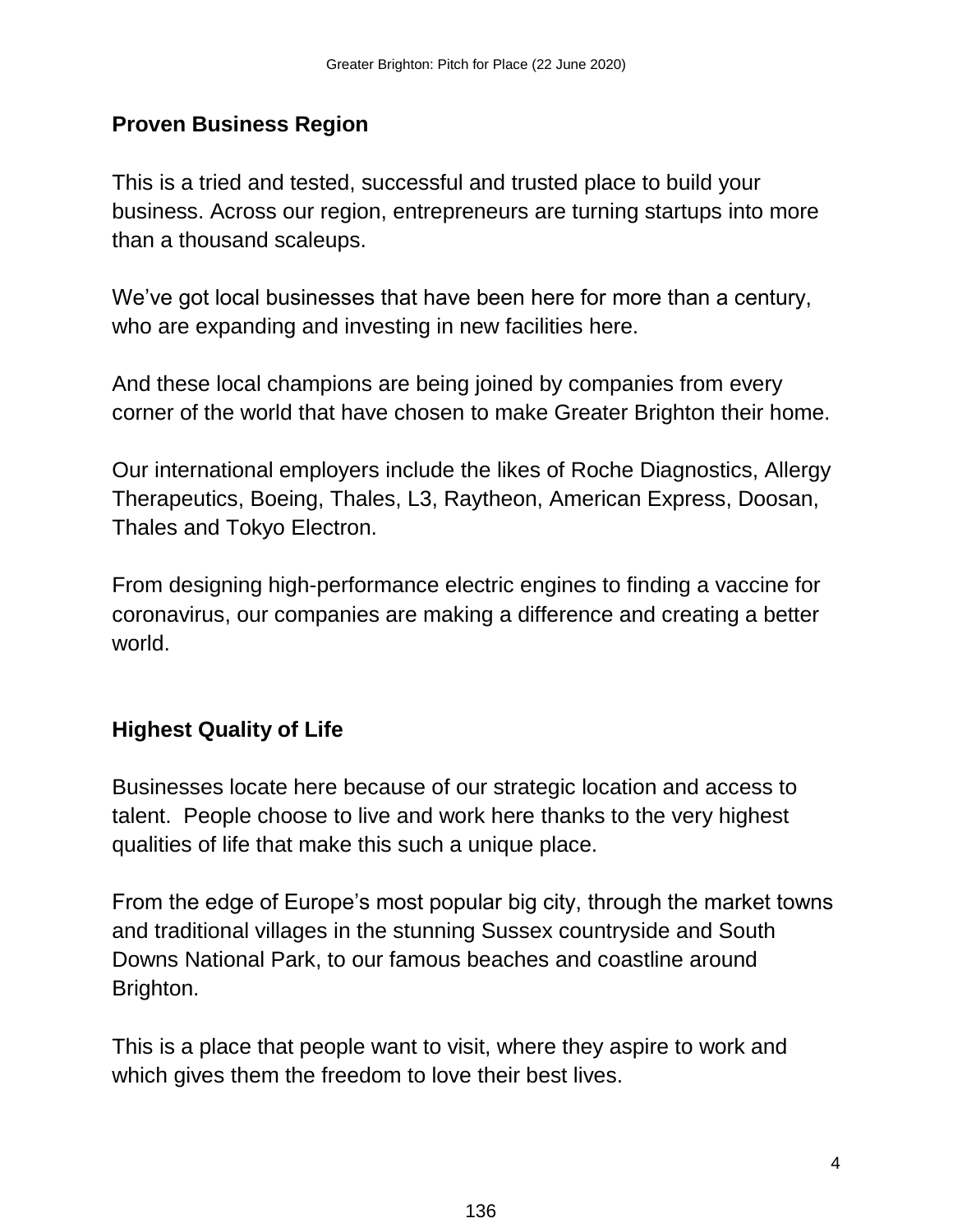Both urban and rural, coexisting in harmony. Beautiful. Spacious. Relaxing. Safe. Exciting. Diverse. Modern. Fun.

We embrace newcomers, we support and share, we champion change and we are proud of our strong community values.

# **Growing Places**

We are a region of diverse places, united in a common goal of supporting and facilitating sustainable growth that improves lives and opportunities. Places like Brighton and Hove, Worthing, Crawley, Shoreham, Haywards Heath, East Grinstead, Burgess Hill and Lewes.

We have the space and infrastructure to support your next project - from new headquarters to manufacturing and logistics; new development sites and creative spaces.

Whether it is your first stepping stone into the UK or an opportunity to scale your activities in a more sensible and cost-effective way. This is a prime business location with all the connectivity and talent you need, without the expense and congestion of a capital city.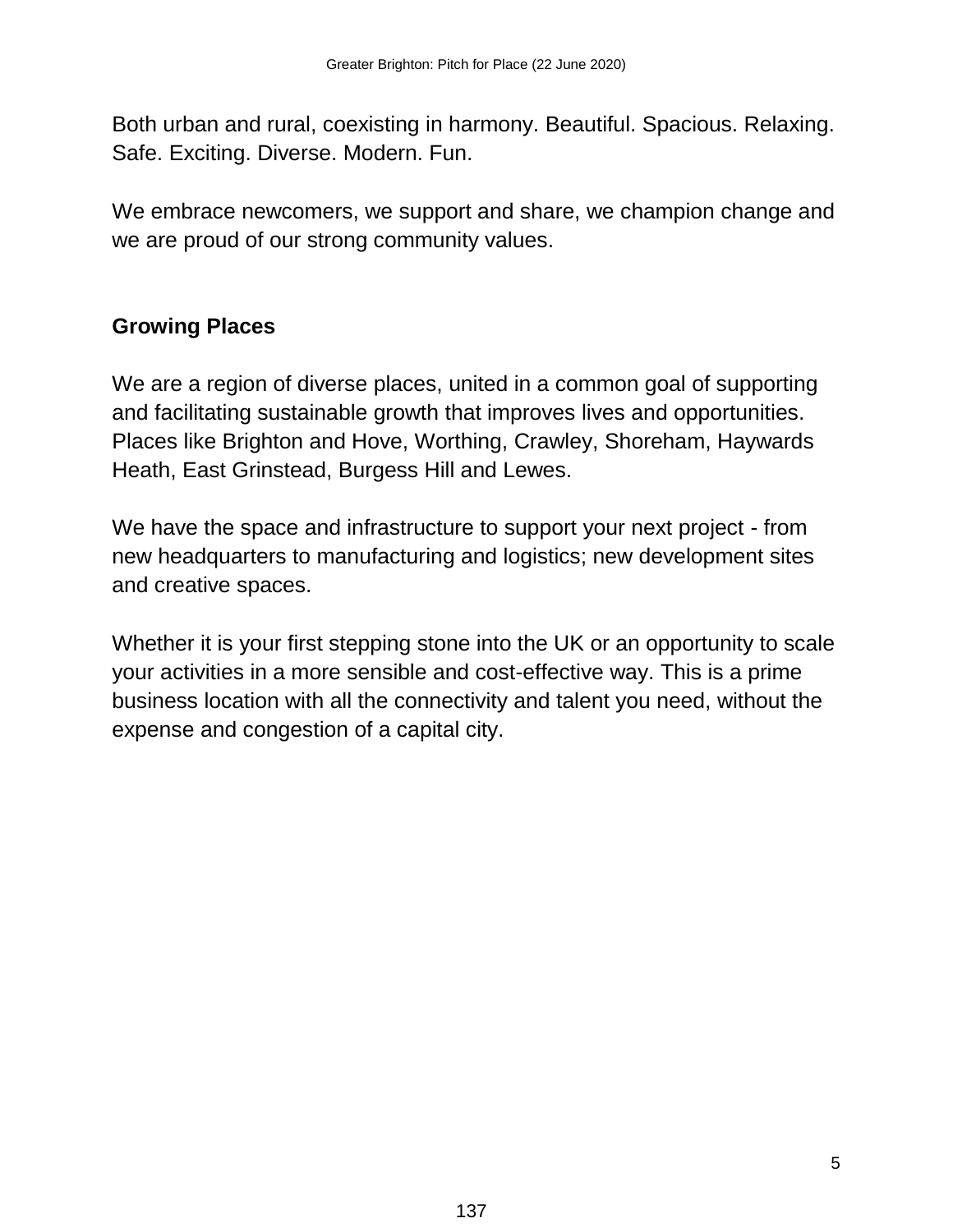## **Strengths and Opportunities**

#### *- Tech & Creative*

For years the Brighton area has been synonymous with creativity and is known as the 'UK's startup capital'.

The region's cultural events and festivals; a vibrant bohemian arts scene brimming with fashion, music and design innovators; provide a rich and colourful edge to our digital technology credentials.

There's practical research, design and development into cybersecurity, Big Data, Internet of Things and Artificial Intelligence at our universities and our companies. Brighton has the UK's biggest concentration of immersive tech businesses.

From bedrooms and garages to corporate campuses, our digital infrastructure and our 5G projects are key enablers. Home to innovators such as Creative Technology Group, Make Real, Hyve Managed Hosting and Surge Group.

#### *- Healthcare and Life Sciences*

We're at the heart of efforts to create a healthier world.

University of Sussex's School of Life Science specialises in Biomedicine; Chemistry; Behaviour; Genomes; Neuroscience and Pharmacy. School of Health Sciences at University of Brighton is at the forefront of teaching and research in nursing, midwifery, health and social care. Brighton and Sussex Medical School is a partnership between the Universities of Brighton and Sussex together with NHS organisations throughout the region.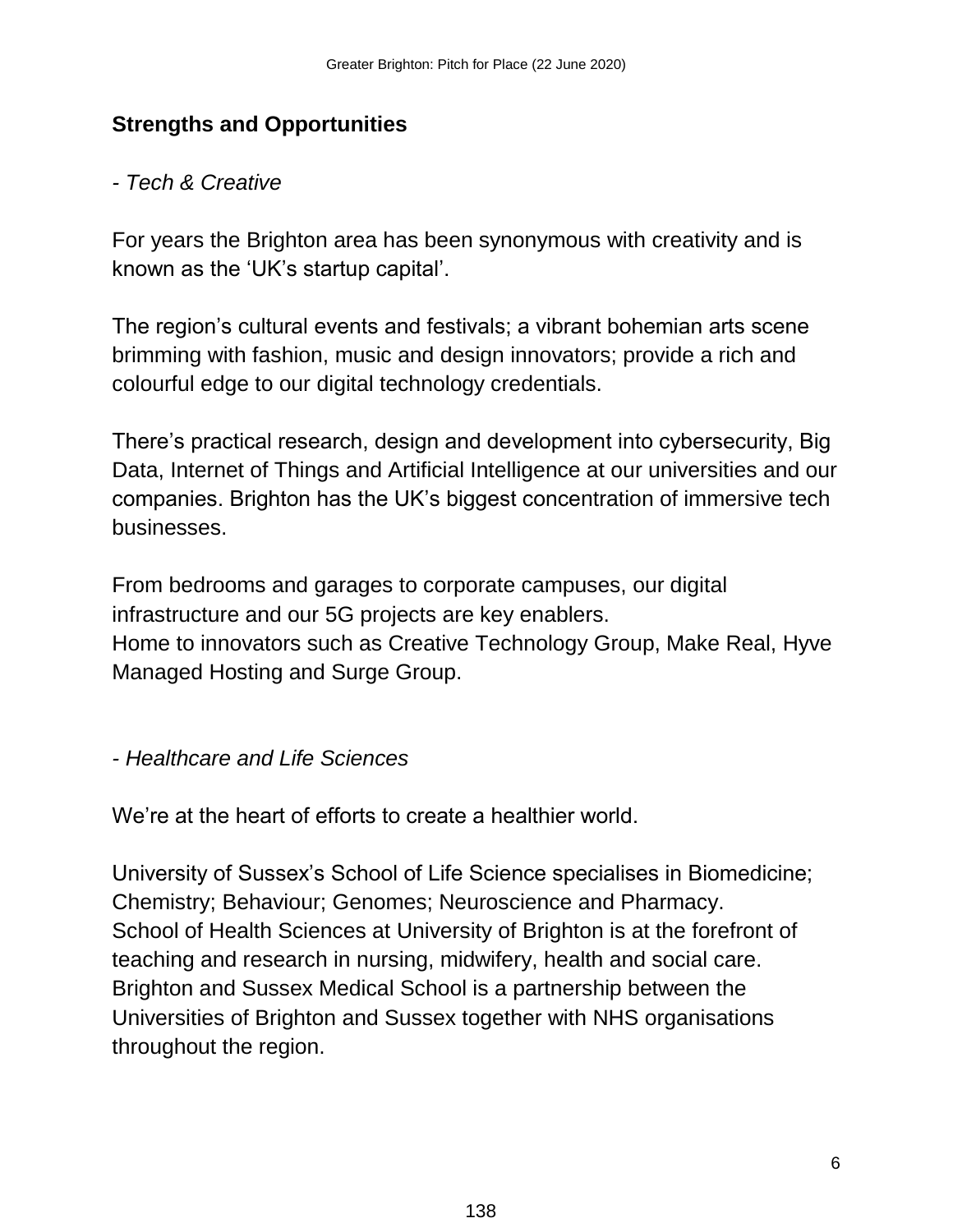Home to leading healthcare companies like Roche Diagnostics, Varian Medical Systems, Canon Medical Systems, Health Management, Welland Medical and Allergy Therapeutics.

## *- Advanced Engineering*

This is a region rich in the design and manufacturing of products and services that are redefining the way we live.

Our strengths and credentials in engineering include: consulting; low carbon energy and environmental technology; sustainable construction; intelligent transport; marine technology; medical devices and advanced logistics.

Aerospace companies chose to invest here because of the aviation expertise around the Gatwick area and world-class R&D collaborations with universities.

Home to great engineering success stories such as Ricardo, Edwards, Boeing, Thales, ACRO Aircraft Seating and Tokyo Electron.

*- Business, Professional and Financial Services*

With doorstep connectivity to one of the world's leading financial centres, we can offer a scalable and resilient expansion location at a fraction of the cost.

Talent on tap includes leading business schools at both our universities, college vocational courses and one of the highest proportion of degreeeducated workers in the UK.